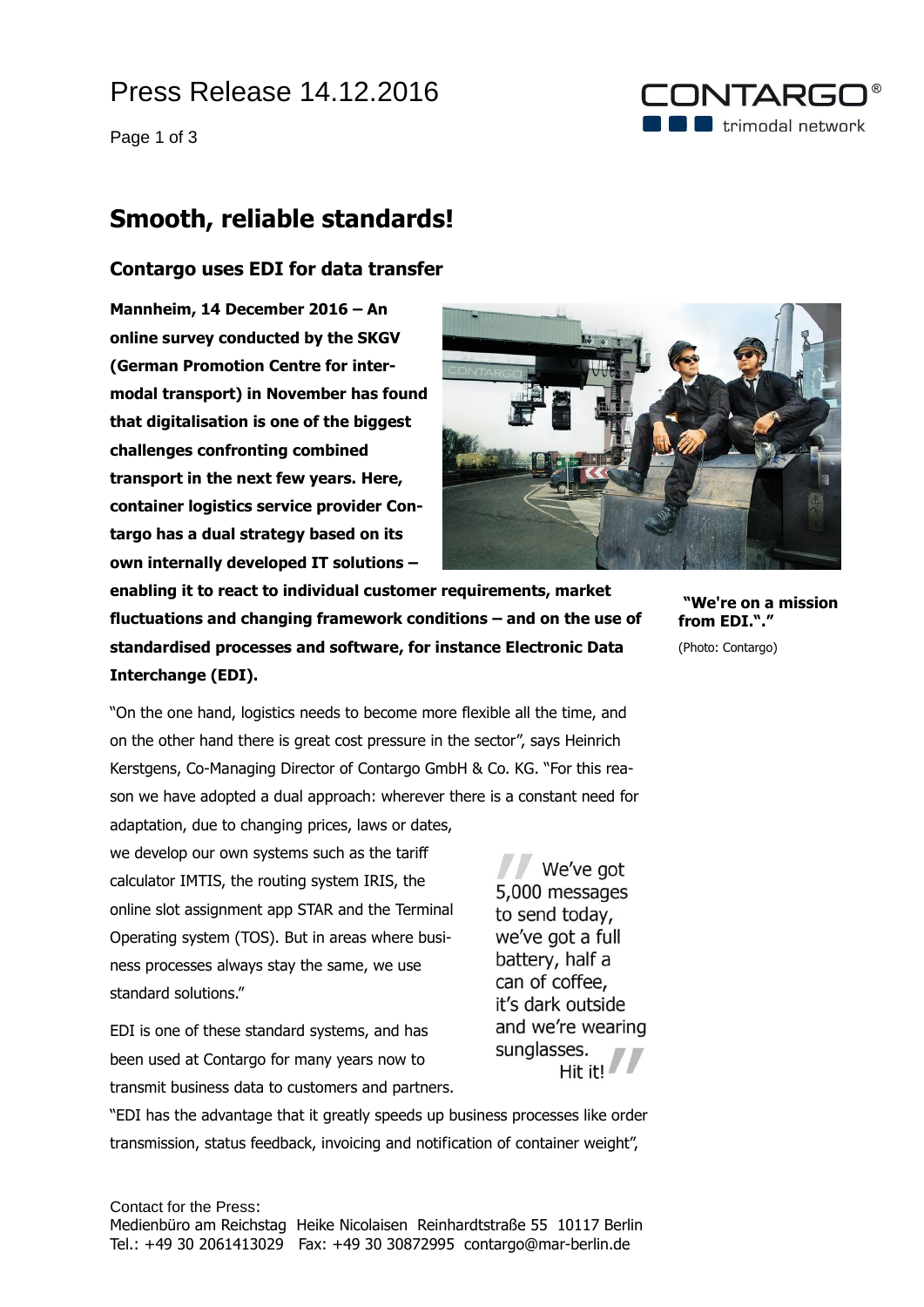# Press Release 14.12.2016



Page 2 of 3

says Harald Lange, Manager Support & Training, Contargo GmbH & Co. KG. "Data quality is improved because the information needs to be entered only once, meaning that there are fewer opportunities for errors to creep in. From our employees' viewpoint, it means that they don't have to spend so much time just entering data – and of course paperless processes are better for the environment."

EDI is a decentralised solution which can be adapted to numerous different interfaces. By using a Business Integration Server (BIS) Contargo is in a position to adapt to the requirements of EDI partners. The system supports all usual message standards and communication protocols, from the EDIFACT standard of the 1980s up to modern XML. Thus EDI enables Contargo to communicate seamlessly with customers and service providers.

#### **Continuous monitoring**

Contargo's EDI system is checked by an operating and monitoring system continuously 365 days a year. The system also includes web-based message tracking, which performs gapless control of the message traffic. "Many companies regard the incompatibility of the various IT systems in different companies and countries as a big obstacle in digitalisation – however, there's no need to reinvent the wheel", says Harald Lange. "There are several standards we can rely on. They are efficient and confidence-inspiring, and provide security."

#### **On the way**

At Contargo too, however, the bright new world of EDI is not without its trials. Two years ago, nine different IT systems had to be adapted so that they appeared the same for outgoing EDI connections. Today there are only four, but these include systems more than ten years old. This is not always easy and it does not succeed in every case. "We have to ask for patience, and make even stronger efforts to replace the old systems", Heinrich Kerstgens says. "Our target is to be working with no more than two IT systems at all our sites within the next two years. Then we will be networked at high speed with all partners throughout Europe in all aspects, from initial price information to invoicing."

#### **About Contargo**

With an annual transport volume of 2.3 million TEU, Contargo is one of the largest container logistics networks in Europe. Contargo integrates container transport between the western seaports, the German North Sea ports and the European hinterland. The enterprise has 25 container terminals at its disposal